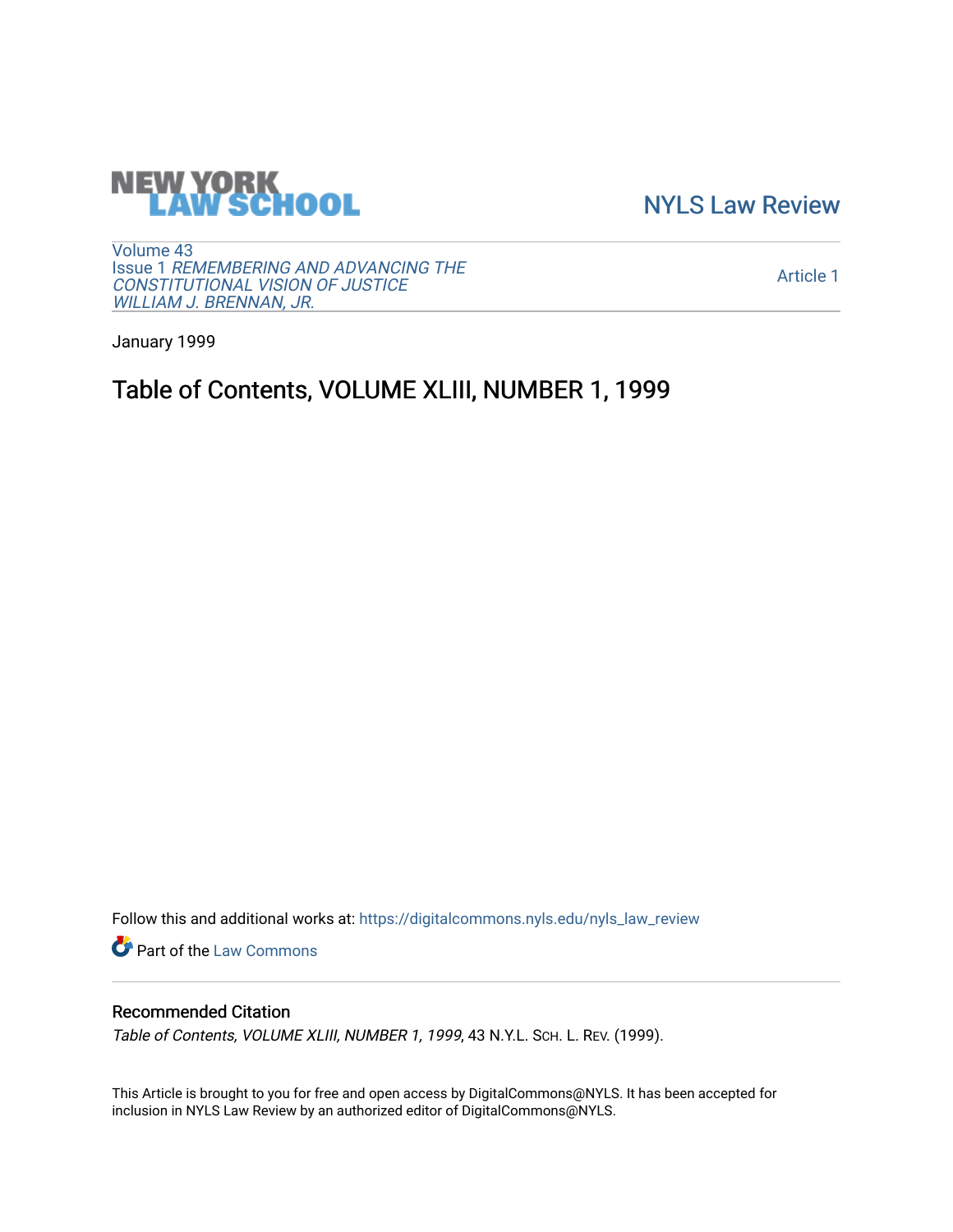# **NEW YORK LAW SCHOOL LAW REVIEW**

© Copyright 1999 *New York Law School Law Review*

| <b>VOLUME XLIII</b> | NUMBER 1 | 1999 |
|---------------------|----------|------|
|                     |          |      |

## **CONTENTS**

### REMEMBERING **AND ADVANCING** THE CONSTITUTIONAL VISION OF JUSTICE WILLIAM J. BRENNAN, JR.

FOREWORD

*E. Joshua Rosenkranz*  $\mathbf{1}$ 

WELCOME ADDRESS

*Garry Jenkins Robert Clark 9*

REMEMBERING A CONSTITUTIONAL HERO

*E. Joshua Rosenkranz Morton Horwitz Daniel O'Hem Roy Schotland Patricia Wald* 13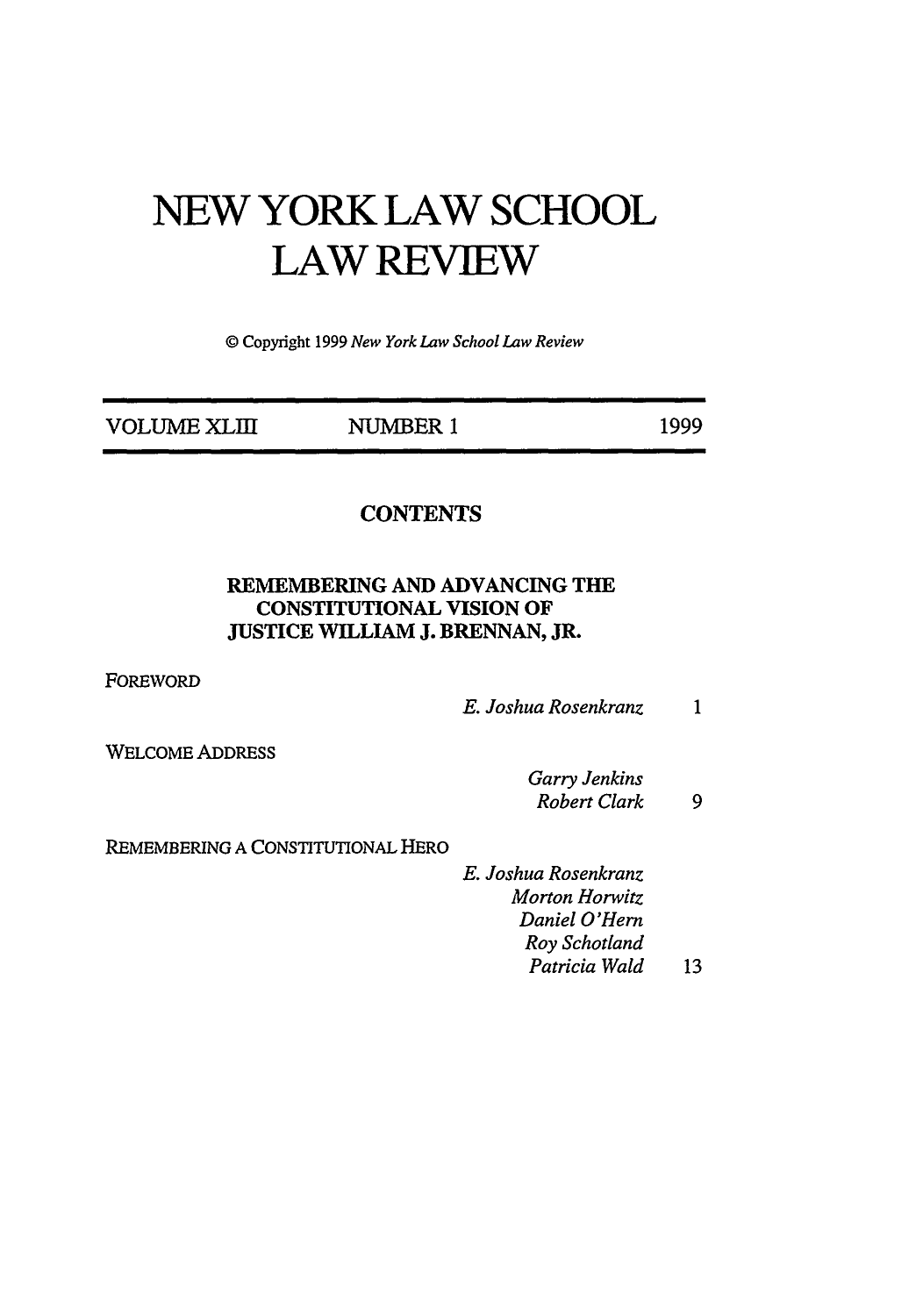#### BRENNAN'S APPROACH TO READING AND INTERPRETING THE CONSTITUTION

*Jeffrey Rosen Burt Neuborne Roger Pilon Michael McConnell Stephen Reinhardt* 41

#### CONTEMPORARY CHALLENGES IN THE CRIMINAL JUSTICE SYSTEM

| Carol Steiker       |    |
|---------------------|----|
| Randall Kennedy     |    |
| Kim Taylor-Thompson |    |
| Harvey Silverglate  | 79 |

#### CONTEMPORARY CHALLENGES FACING THE FIRST AMENDMENT'S RELIGION CLAUSES

*Todd Rakoff Steven Green Martha Minow Lawrence Sager* 101

#### CONTEMPORARY CHALLENGES IN RACE RELATIONS

*Charles Ogletree Christopher Edley Norma Canta Pamela S. Karlan* 129

CONTEMPORARY CHALLENGES TO GENDER EQUALITY

*Deborah Ramirez Martha Davis Lucie White* <sup>159</sup>

WILL THE BRENNAN LEGACY ENDURE?

*Richard Fallon Akhil Reed Amar Robert Nagel Mark Tushnet* 177